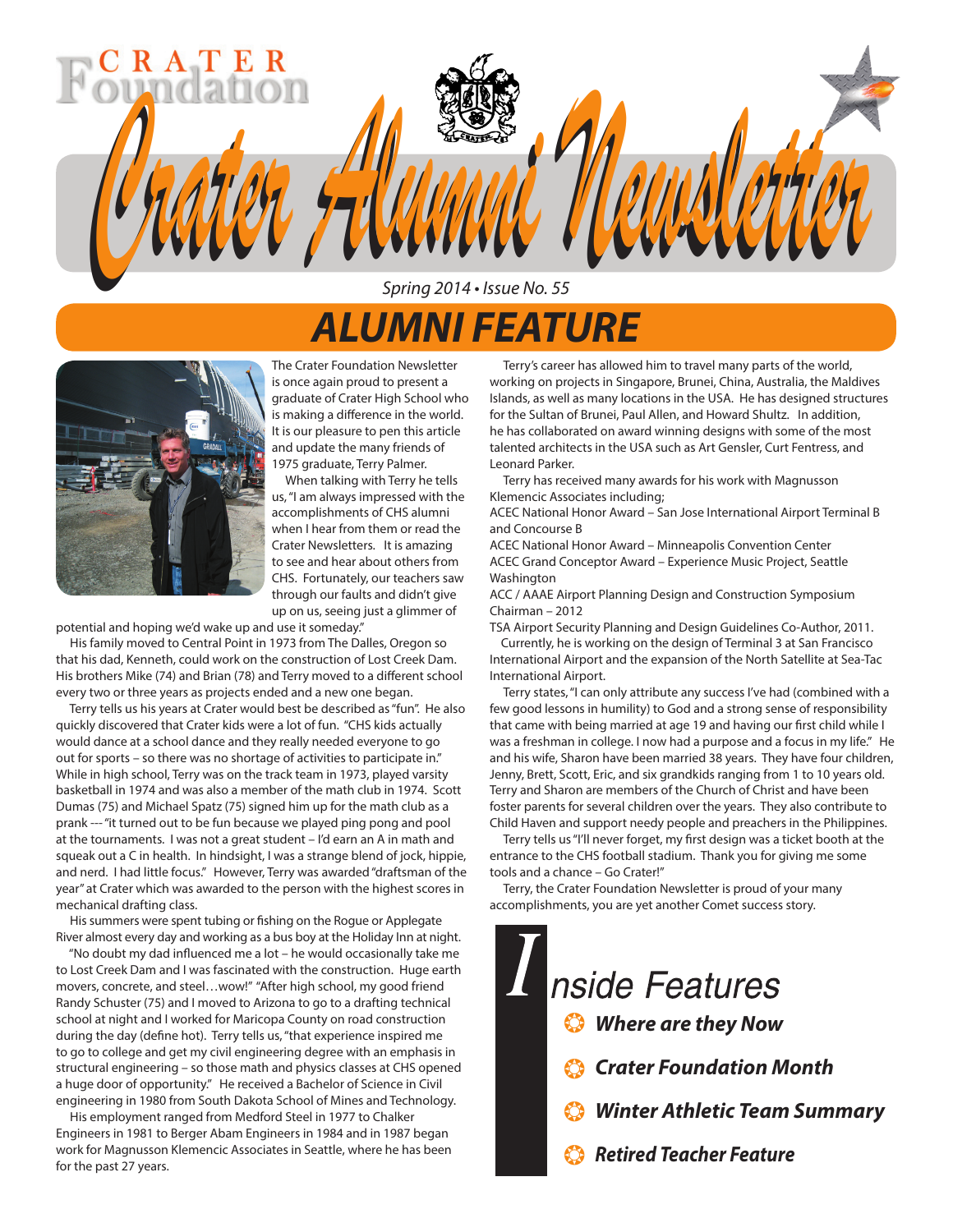## are they

#### *1952 – 1959*

*MELVA CHEW PHILLIPS (54)* – lives in Alva, Oklahoma with her husband, Eckley. They have four children and five grandchildren. After retiring from Alfalfa County Bank in Cherokee, Oklahoma they moved o Alva. In her free time, Melva does yard work, plays with her grandkids and she and Eckley do some traveling.

**BELVA CHEW CARTER (54)** – lives in Bemidji, Minnesota with her husband, Guy. They have two children and four grandchildren. Both retired, they have been to Colorado, Oklahoma, California, North Dakota , South Dakota, Ohio, West Virginia, Canada and various places in Minnesota. Their hobbies and interests are grandchildren, gardening and birds.

*DEE LOWRY ROTH (55)* – lives in Lakewood, Washington with her husband, Gary. They have four children, eleven grandchildren and seven greatgrandchildren. They have lived in Panama, CZ. San Francisco, Fort Hood, TX; Fort Benning, GA; Mineral Wells, TX; Fort Riley, KS; Fort Richardson, AK; Fort Sill, OK; Fort Ord CA; Fort Lewis, WA; and now Lakewood. They have been to all 50 states as well as Mexico, Denmark, Germany, Italy, France, Austria, Switzerland, Canada and Guatemala. Now retired, they are busy with church activities and Dee with Eastern Star.

### *1960 – 1969*

*JOHN CASTER (60)* – lives in McMinnville, Oregon with his wife the former Marilyn Hixson (60). Upon retirement they spend time traveling and visiting grandchildren. Marilyn is the President of the McMinnville garden cub and enjoys gardening decorating. They are now in the process of building a new house and plan to live out retirement in McMinnville. For several years they have worked at Royal Family Kids camp for abused children. In 2012 John volunteered for an archaeology dig in Israel, a fantastic experience and the fulfillment of a long-time dream. Their next travel itinerary will include a history tour in Tennessee, Kentucky and Ohio as well as more time exploring Oregon east of the cascades.

*DAVE WILCOX (64)* - lives in Poulsbo, Washington with his wife and their Newfoundland dog. After 40 years in social service, teaching and counseling, David has retired. He retired from a busy private practice in Anchorage, Alaska then moved to Poulsbo where they built a new home. They enjoy a busy life of country living and being with family.

*LAWRENCE MEYER (65)* – has lived in Klamath Falls, Oregon for the past 24 years, with his wife, Sharon. They have a grown son and daughter and one grandson. Sharon is retired after 21 years at a secretarial position at Ponderosa Junior High. Larry is still employed at a local Carrier Dealer as a transport refrigeration technician and is not planning to retire soon. Both are active in a local church and both enjoy outdoor activities.

*REGGIE AYERS (67)* – lives in Medford with his wife of more than forty years, Ree. They have a grown daughter and two grandkids. Ree works for Oregon Department of Labor and Reggie is a home inspector where he's been for the past 25 years. In their free time Reggie enjoys dwarf car racing with his grandson and Ree enjoys gardening and grandkids. He states "preparing for hard times ahead and thankful for the great times at Crater High when life was simple and people were genuine."

*LYNN LEWELLYN THORN (69)* – lived in Grants Pass, Oregon for twenty years with her husband, Charlie. Lynn received a Bachelor of Science degree in business management in 2007 and worked for Asante Health Systems. They decided to head south and moved to the San Diego area. She started a new journey to become a Holistic Heath Practitioner, has finished her education and is now practicing.

*RHONDA WALKER FLORANCE (69)* – lives in Rio Vista, California with her husband of over 35 years, Herb. They both work in insurance, Herb is a commercial broker working from home and Rhonda is a company underwriter in Stockton. They have three grown children who are all college graduates and live in the San Diego area. In their free time they love to golf, go to movies, church activities, wine tasting, sight-seeing and having friends over.

#### *1970 – 1979*

*TERESA GADDIS LUNDTISER (75)* – lives in Portland, Oregon with her husband, Geary. They have two children, Christopher and Stephanie. Teresa worked as a photographer in Los Angles but missed her family and moved back to Oregon. She attended George Fox College then moved to Portland. Her first job was in Real Estate at a bank and eventually she worked up to Executive Assistant of the Retail Division. She currently works for a Real Estate Investor/Builder. *CHERYL GLAWE TAYLOR (75)* – lives in Centreville, Maryland with her husband, Butch. They have three grown children and one grandchild. Cheryl served 6 years in the USMC working in the communications field. She was stationed in South Carolina, California, Iwakuni, Japan and Baltimore, Maryland. She

currently helps administrate a Martial Arts School and administrate their family business. She loves interior decorating and landscaping and is a Harley Davidson riding enthusiast.

*KATHY RUTTER WILLIAMS (76)* – lives in Medford, Oregon with her husband Keith. They have five grown children Chris, Marc, Adrianna, Cassandra and Peter and two grandchildren. Kathy teaches Social Studies and Language Arts in the Phoenix-Talent School District. She also teaches Early-Morning Seminary every morning for her church. She and her husband Keith, a physician, have been married more than 30 years . They have traveled to the Cook Islands, China, France, Italy and have taken some of her students to Russia, England and Mesoamerican.

*DOUG ELDER (76)* – lives Grants Pass, Oregon with his wife, Fe. They have two children, Aiko and Timothy. Doug is in support services in Manufacturing and Fe is a nurse.

*MONICA MEYER RAY (76)* – lives in Gold Hill with her husband, Markus. Markus is a contractor and farmer and Monica assists with the farming. They tell us life is surrounded by family and friends. They love to travel and look forward to doing more of that in the future.

#### *1980 – 1989*

*BETH REED GARDNER (81)* – lives in Alpharetta, a suburb of Atlanta, Georgia. She has one daughter who is a freshman at the University of Georgia and is majoring in marine biology with a minor in marine veterinary. Beth has been working at the Centers for Disease Control and Prevention, supporting the National Center of Environmental Health with contracts and grants. In her free time she enjoys bicycling, walking, exploring the East Coast and watching football.

**JENNIFER BOARDMAN (84)** – lives in Central Point with the younger of her two daughters when she is home from college. Her oldest, Alli just graduated from OSU Cascades in Business Administration and lives in Redmond. After graduation, Jennifer attended OIT and SOU, took some time off to raise her kids and graduated in 2002 with a degree in Community Development. She has lived in Arizona and Washington but has returned to her home and currently works for the City of Central Point as manager of Parks and Recreation. She loves interacting with a variety of folks and showing people a friendly home-town atmosphere that makes Central Point special.

**PATTY CUPERNALL REED (84)** - lives in Central Point with her husband of 29 years, Jeff. They have 3 grown children, Breyanna, Thomas and Tanner all Crater High graduates, and a six week old grandchild. They own a property management company which Patty manages. Jeff works for the Grange Co-op as Feed Production & Logistics Manager. In their free time they enjoy family time, hiking, hunting, camping and spending time with their labs. Patty enjoys working in high school youth ministries and is Co-Director of The Loft (teen outreach ministry for high school girls).

#### *1990 – 1999*

*KRISTIE RIGGS BAKER (95)* – lives in Central Point with her four daughters, Mackenzie, Nicole, Kellee and Mya. They all attend Central Point schools and are very active in sports. Kristie works as a lead dispatcher for the Oregon Department of Forestry, where she's been since 2007. In her free time she spends time with family and friends, watches her kids play sports, barbeque, camp, dance and attend concerts. She also loves to raft, go to movies, cook and bake. She hopes to take her kids to Hawaii in the next year. *DEVEN ANDERSON (96)* – lives in Central Point with his wife, the former Jennifer Coffman (96) and their 1 ½ year old son, Nolan. Deven is a Program manager at Erickson Air-Crane and Jennifer is a 3rd grade teacher at Central Point Elementary School. They recently purchased property and are having fun remodeling their home and planning their mini-farm.

## **Crater Foundation Month**

This past year our goal was awareness, as we believed our community including many parents was not aware of the Crater Foundation and what we do. We picked the month of May as Crater Foundation month and received proclamations from the cities of Gold Hill and Central Point as well as the School District #6 Board of Directors, in support. We printed and posted 100 lawn signs throughout the community and hung 12 banners at our schools as well as other strategic locations around our communities. We attended school events at Crater and Scenic where we were given the opportunity to talk about the Foundation and what it does for District 6 students. We ended the Foundation month by inviting nearly 200 people to a 20th year Celebration of the Foundation at Del Rio Vineyards on May 19th. We ended our awareness project for the year by having a Crater Foundation float in the Central Point 4th of July parade. This year we are once again proclaiming May as Crater Foundation Month throughout our communities with activities still to be decided.

 If you wish to be involved or would like more information please call us at 541- 494-6308 or email us at craterfoundation@district6.org.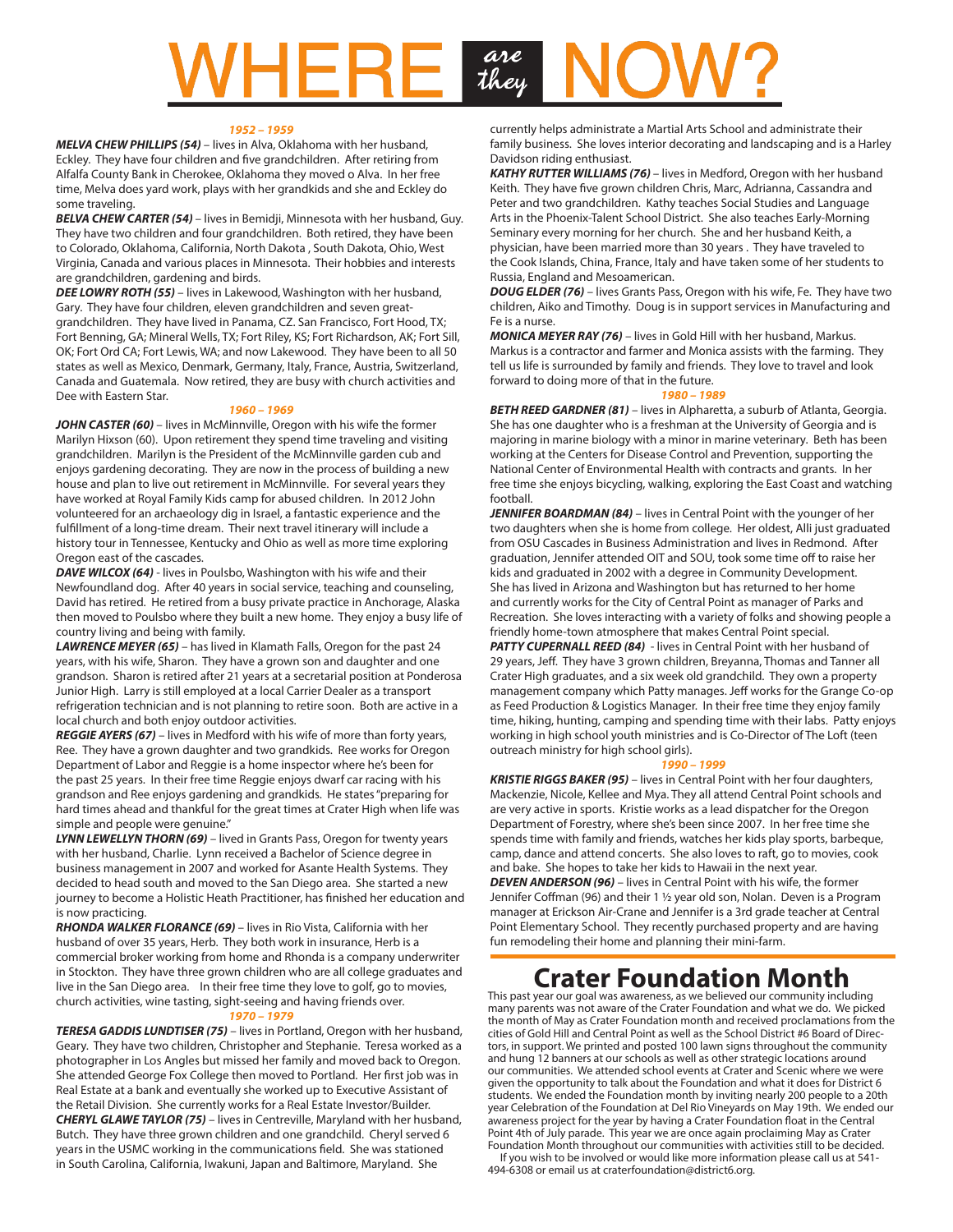Ever since the beginning of the Crater Foundation some 20 years ago, Crater graduates have been featured in the Alumni Newsletter that publishes three times a year. As this tradition continues, after numerous requests, we begin a new feature recognizing teachers who have retired from School District #6.

# **Retired Teacher Feature**



*Don Molloy*

Once again the Crater Foundation and the Alumni Newsletter is honoring a former teacher from School District #6 that has made a difference in many young people's lives.

 The latest honoree is *Don Molloy*, a 1967 graduate of Crater High School. During his Crater High days, Don was an all-conference football player and a district champion shot putter. After graduation, Don attended Linfield College for a year before transferring to Southern Oregon College, now known as Southern Oregon University. While at SOC he was a member of the football team as well as the track team. Graduating with a Bachelor of Science in education, Don took his first teaching job at Prospect and then three years later became a health teacher and coach at Scenic Junior High school. He remained in that position until his retirement in 2003. During those years Don coached football, basketball and track and was the head girls basketball coach at Crater from 1984 – 1993.

 Presently Don lives in Redding, California with his wife Laura. They have a combined family of eight children and eleven grandchildren. They are involved in their church and community activities in Redding. Don stays very actively involved with the lives of his three children and eight grandchildren who all live in the Central Point area. For the past five years Don has been working part-time as a children's behavior therapist for Remi Vista, Inc. of Mt Shasta, California. This job requires one-on-one work with children with behavioral needs. As Don states "this can be a very challenging job but with great personal rewards."

 When asked about his years working in School District #6, Don stated "being a '67 graduate of Crater High School and teaching in the District for 30 years, I realize how very special our district is. As a teacher I watched Scenic transform from a popular Junior High to a model Middle School. I had the privilege to work with a great staff with excellent administrators. It has also been enjoyable to watch young lives transform into today's community leaders. Thanks to Facebook I can feel a part of many of their lives which is very rewarding. In addition the development of the Crater Foundation has been a very valuable part of our school community. I appreciate the support it gives to our students and to the community as a whole". Don tells us he wants to send a "shout out to my former classmates, students and staff members of our school community. The School District will always hold a special place in my heart. GO COMETS!"

## *Winter Sports Summary*



Crater continues to compete in the 6A classification that includes of North Medford, South Medford, Crater, Grants Pass and Roseburg. In wrestling and swimming the conference also includes South Eugene, Sheldon and Thurston.

*The Crater Comets wrestling team* placed third in the Southern Oregon Hybrid Conference qualifying 7 wrestlers for the state tourney. At the State Tournament the Comets finished 16th in the 6A division. They had 2 state placers including a 3rd and 4th place finishers.

*The Comets girls basketball team* finished 3rd in the Southern Oregon Hybrid Conference and earned a state play-off game with Forest Grove. They defeated Forest Grove and now move on to play Oregon City. However their season came to an end when they were defeated by Oregon City 66 - 27. The Lady Comets finished the season with a 17 -9 record.

*The Comets boys' basketball team* finished 4th in the Southern Oregon Hybrid Conference standings and earned a state play-in game with Aloha of Beaverton. Unfortunately the Comets season ended with 56 - 54 loss. They finished the season with a 7 - 16 record.

*The Crater girls swim team* finished 7th in the Conference and did not place swimmers into the state meet.

*The Crater boys swim team* finished 7th in the Conference and did not place swimmers into the state meet.

*The Crater hockey team* fell short of the District playoffs and therefore did not qualify for the state meet.

## **Scholarship Dessert/Auction**

The 19th annual Crater Foundation Dessert/Auction was held Saturday, December 7, 2013. Snow and ice did not deter more than 400 people from attending this spectacular event! People competed for many silent auction items and there was spirited bidding for more than 40 oral auction items.

A new paddle-raising effort was launched for scholarship contributions to those students who have or have had family members in the military. It was an awesome sight to look out over the crowd and see nearly every yellow paddle number held up to donate \$25 or more!

In addition, people raised paddles to contribute to scholarships for Crater graduates who have completed at least 1 year of college. More than \$50,000 was raised at this year's gala event to benefit Crater High School graduates! Thank You!

As always, every penny helps enable dreams to become reality. If you are financially vested in this great effort, you know the satisfaction which comes from being a "difference maker". If you would like further information on how you can help, please contact us at craterfoundation@district6.org or phone 541-494-6308. Next year's auction will be held Saturday, December 1, 2014.

# **FIFTEEN DOLLAR CLUB**

 As President of the Crater Foundation, I would like to remind you of the "Fifteen Dollar Club" that was created this past fall. Here is how it works and the rationale behind it: We mail the Crater Alumni Newsletter to nearly 9,000 Crater graduates. If a third of you receiving this newsletter donate \$15 or more to the Foundation, we can almost meet a Foundation goal of raising an additional \$50,000 this year! This money would be dedicated to Crater graduates who have finished at least one year of college. While many of you contributed this past fall, there are literally thousands of graduates who have not. We know this is a long term project but one that we feel is important enough that we should keep reminding you.

 The easiest way to make your donation is to go to the Crater Foundation website at www.craterfoundation.district6.org. On the home page click on donate. You will be given a choice of the amount you wish to donate using your VISA card in the standard way. Please donate an amount comfortable for you but we are not averse to donations over \$15!

 If you would like to donate on a monthly basis as a growing number of graduates and District #6 current and retired staff do, click on "Find Out More Ways You Can Help". Download the form, fill it out and mail it to the Crater Foundation, P.O. Box 5172, Central Point, OR 97502. Of course there is always the tried and true method of simply mailing a check to the above address. Please remember that all the donations are secure and 100% tax deductible.

Let me remind you that "YOU", a Crater High School graduate, can make a difference in the life of another Crater graduate. Please join our club.